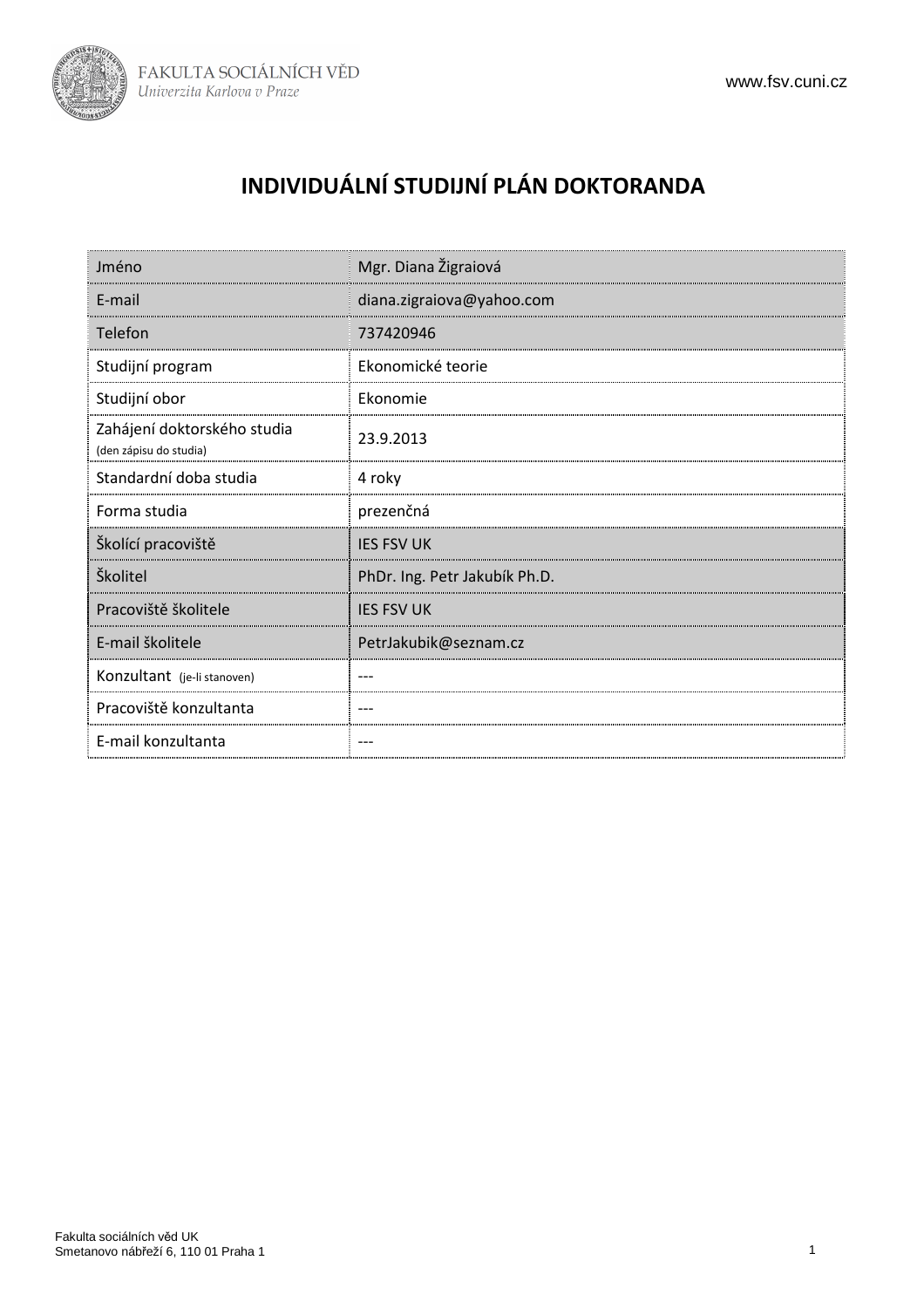#### **Financial Stability Assessment and Supervision**

#### **Synopse:**

Well-functioning markets, a seamless operation of key institutions as well as asset prices reasonably reflecting assets' fundamental values all lend evidence to the stability of a country's financial system which is vital for an economy to achieve the objectives of sustained growth and low inflation. Moreover, a stable financial system is able to withstand normal fluctuations in asset prices (results from dynamic demand and supply conditions) and substantial increases in uncertainty. For these reasons, exerting surveillance over the financial system along with assessing risks to this system is of utmost importance. In my dissertation I therefore plan to focus on macroprudential aspects of financial stability assessment as well as on micro-prudential supervision and regulation of the financial sector.

On macro-prudential level financial stress indices, early warning systems and macro-stress testing belong among commonly used quantitative methods for financial stability assessment. In this respect the topic of my dissertation is linked to my master thesis entitled . Systemic Risks Assessment and Systemic Events Prediction: Early Warning System Design for the Czech Republic", which employs two of the mentioned quantitative methods: financial stress indices (FSI) and early warning systems (EWS).

In existing literature, aggregate financial stress indices are used for the overall stress level measurement within the financial system. Various techniques of raw stress indicators aggregation into an aggregate index have been attempted; weights for each subindex determined by size of the market into which each raw indicator belongs relative to total credit measure in the economy, principal components aggregation method or weight-assigning to the subindices based on portfolio-theoretic principles, i.e. estimation of their cross correlation. In addition, aggregate financial stability indices (FSI) specifically tailored to an observed country's needs may improve the statistical power and the information content of macroprudential EWS which produce probability predictions of systemic events (crises) from potential leading indicators. As for macro stress testing it is frequently employed to estimate losses to a group of financial institutions playing key role in the proper functioning of a financial system, e.g. a group of large banks, that could materialize under adverse shocks. All in all, this technique accumulates information on an economy's capacity to absorb risks while it can provide sources of risks and vulnerabilities of the financial sector as a whole.

Micro-prudential issues stemming from the financial or the banking sector impact on financial stability as a whole. For this reason micro-prudential topics I find of interest are banks' balance sheet items regulation (e.g. capital, liquidity requirements, banks' loan loss provisioning) and banks' structures and business models supervision and regulation (e.g. separation of business activities, shareholder and executive structure of a bank).

#### **Základní literatura:**

- Alessi, L. and Detken, C. 2009, Real Time' Early Warning Indicators for Costly Asset price Boom/Bust Cycles: A Role for Global Liquidity, ECB Working Paper No. 1039
- Brave, S. and Butters, R. A. 2011, Monitoring financial stability: A financial conditions index approach, Federal Reserve Bank of Chicago Economic Perspectives, 1Q
- Cihak, M. 2007, Introduction to Applied Stress Testing, IMF Working Paper 07/59
- Hakkio, C. S. and Keeton, W. R. 2009, Financial stress: What is it, how can it be measured, and why does it matter?, Economic review, Federal reserve Bank of Kansas City, Second Quarter, pp. 5-50
- Hollo, D., Kremer, M. and Lo Duca, M. 2012, CISS A composite Indicator of Systemic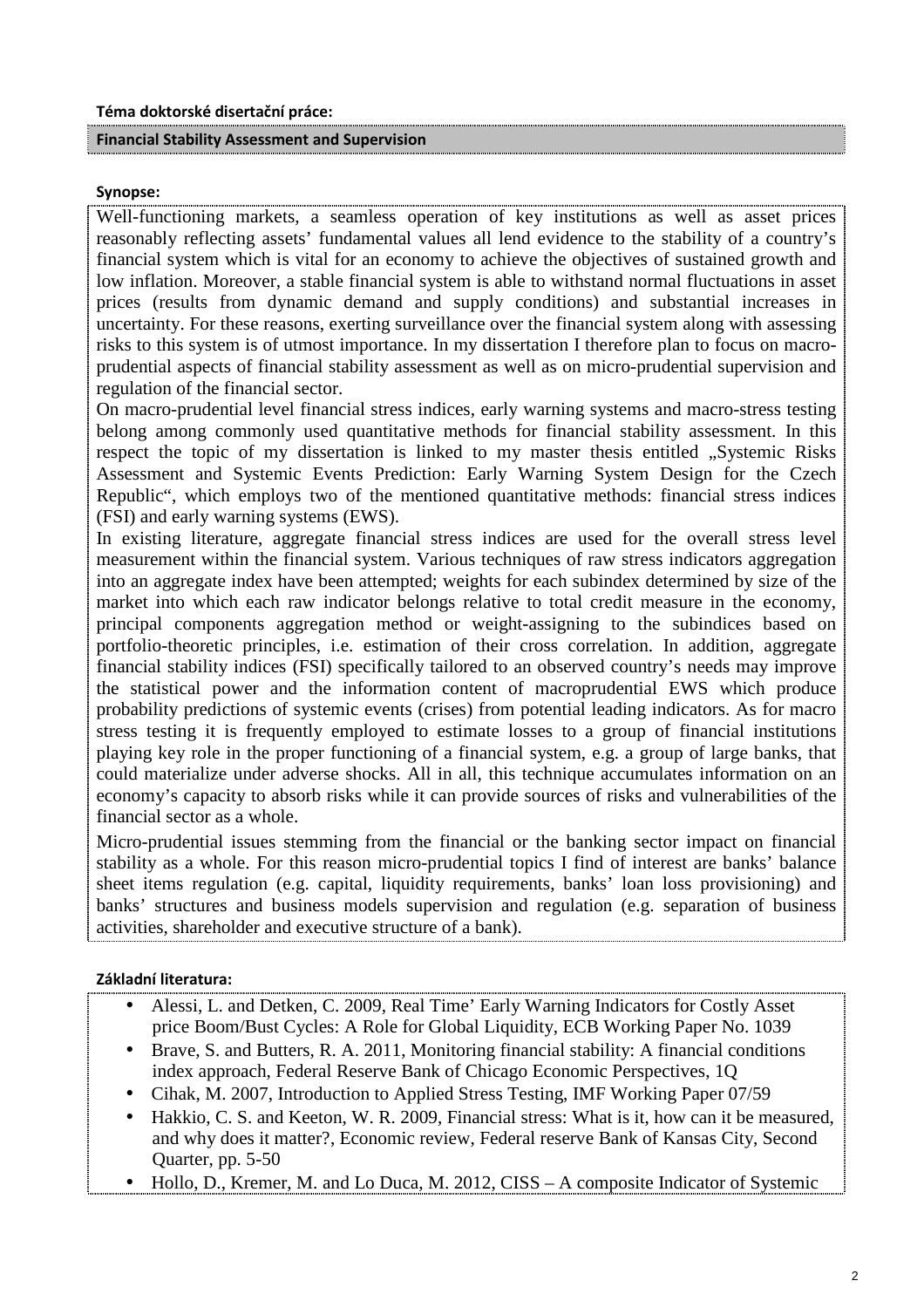Stress in the Financial System, ECB Working Paper Series 1426

- Lo Duca, M. and Peltonen, T. 2012, Assessing systemic risks and predicting systemic events, Journal of Banking and Finance
- Sales, A., S., Areosa, W., D. and Areosa, M., B., M. 2012, Some Financial Stability Indicators for Brazil, Banco Central do Brasil Working Paper Series 287, July
- Freixas, X. and Rochet, J-C. 2008, Micoeconomics of Banking, Second edition, MIT Press, Cambridge (MA.)
- Bouvatier, V., Lepetit, L. and Strobel, F. 2012, Loan loss provisioning behaviour, income smoothing and the role of banks' ownership structure, Working paper
- Kohler, M. 2012, Which banks are more risky? The impact of loan growth and business model on bank risk-taking, Deutsche Bundesbank Discussion Paper

## **Forma a rozsah práce:**

Dizertačná práca bude mať rozsah 100 až 150 strán. Formou sa bude jednať o súbor troch článkov.

## **Časový plán zpracování disertační práce:**

## **1. rok studia:**  Práca na prvom dizertačnom článku s predpokladaným názvom "Systemic Risks Assessment and Systemic Events Prediction: Case of the Czech Republic". **2. rok studia:**  Práca na druhom dizertačnom článku na tému Financial Stability Assessment and Supervision – Micro-prudential Approach. **3. rok studia:**  Práca na treťom dizertačnom článku na tému Financial Stability Assessment and Supervision – Macro-prudential Approach. **4. rok studia:**  Dokončenie dizertácie. Obhajoba (malej a veľkej) dizertačnej práce.

| Plánovaný termín státní doktorské zkoušky:  | September 2015    |
|---------------------------------------------|-------------------|
| Plánovaný termín malé obhajoby:             | <b>April 2017</b> |
| Plánovaný termín obhajoby disertační práce: | September 2017    |

#### **Publikace:**

**Publikační výstupy nutné pro přistoupení k obhajobě a státní doktorské zkoušce:**

V dobe podania prihlášky ku štátnej doktorskej skúške sa zaväzujem mať publikovaný aspoň jeden vedecký článok v časopise zaradenom v databáze Scopus (či v časopise s nenulovým impakt faktorom) a aspoň jeden vedecký článok v sérii aspoň na úrovni IES Working Paper Series. V dobe podania prihlášky k veľkej obhajobe dizertačnej práce sa zaväzujem mať publikované aspoň dva vedecké články. Aspoň dva z nich budú vo vedeckých časopisoch v databáze Scopus (či v časopisoch s nenulovým impakt faktorom).

## **1. rok studia:**

• Zaslanie príspevku do IES WP s predpokladaným názvom "Systemic Risks Assessment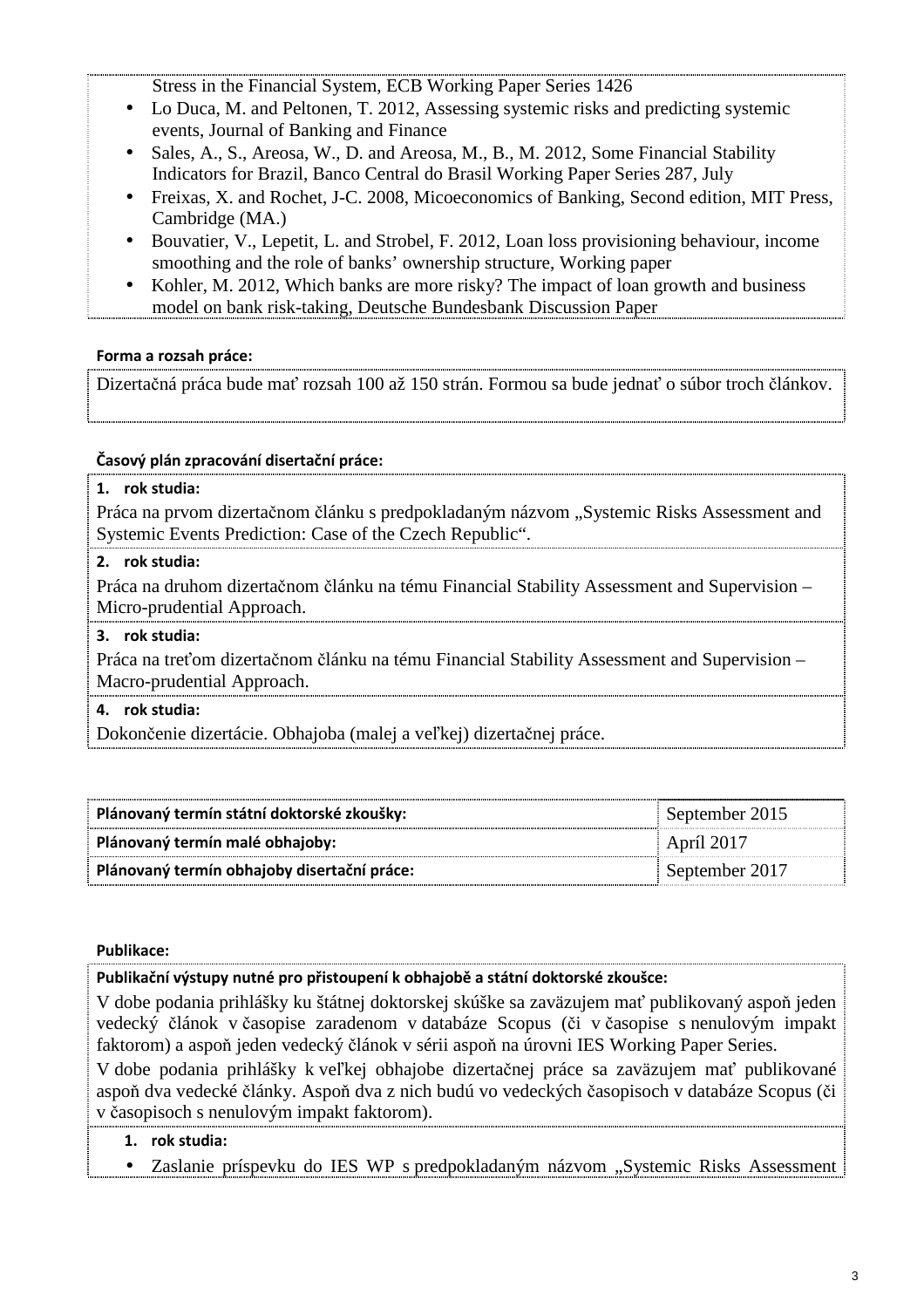and Systemic Events Prediction: Case of the Czech Republic".

• Zaslanie príspevku do časopisu v databáze Scopus s predpokladaným názvom "Systemic Risks Assessment and Systemic Events Prediction: Case of the Czech Republic". Preferovaná publikácia v časopise Emerging Markets, Finance and Trade, alternatívne v Czech Journal of Economics and Finance (Finance a úvěr).

## **2. rok studia:**

- Príspevok do IES WP na predpokladanú tému Financial Stability Assessment and Supervision – Micro-prudential Approach.
- Zaslanie príspevku do zahraničného časopisu v databáze Scopus vypracovaného na základe IES WP na tému Financial Stability Assessment and Supervision – Micro-prudential Approach. V prípade zamietnutia zahraničným časopisom, zaslanie príspevku do českého resp. slovenského časopisu v databáze Scopus.

#### **3. rok studia:**

- Zaslanie príspevku do IES WP na tému Financial Stability Assessment and Supervision Macro-prudential Approach.
- Zaslanie príspevku do zahraničného časopisu v databáze Scopus vypracovaného na základe IES WP na tému Financial Stability Assessment and Supervision – Macro-prudential Approach. V prípade zamietnutia zahraničným časopisom, zaslanie príspevku do českého resp. slovenského časopisu v databáze Scopus.

## **4. rok studia:**

• Finalizácia dizertačnej práce.

#### **Zkoušky, předměty** (kód / název / semestr / forma ukončení)**:**

| 1. rok studia: |                                          |
|----------------|------------------------------------------|
| ZS: JED414     | Kvantitativní metody I                   |
| LS: JED $415$  | Kvantitativní metody II                  |
| 2. rok studia: |                                          |
| ZS: ELRF       | Economics and Law in Banking and Finance |
| LS: JED309     | Economic Theory, Policy and Measurement  |
| 3. rok studia: |                                          |
| ZS: JED414     | Kvantitativní metody I                   |
| LS: JED $415$  | Kvantitativní metody II                  |
| 4. rok studia: |                                          |
| ZS: ELBF       | Economics and Law in Banking and Finance |
| LS: JED309     | Economic Theory, Policy and Measurement  |

#### **Stáže a studijní pobyty:**

#### **Grantové aktivity:**

1. rok štúdia: prihláška do súťaže Grantovej Agentúry UK s predpokladanou témou "Financial Stability Assessment and Supervision". V prípade neúspechu budem podávať prihlášku počas nasledujúcich rokov.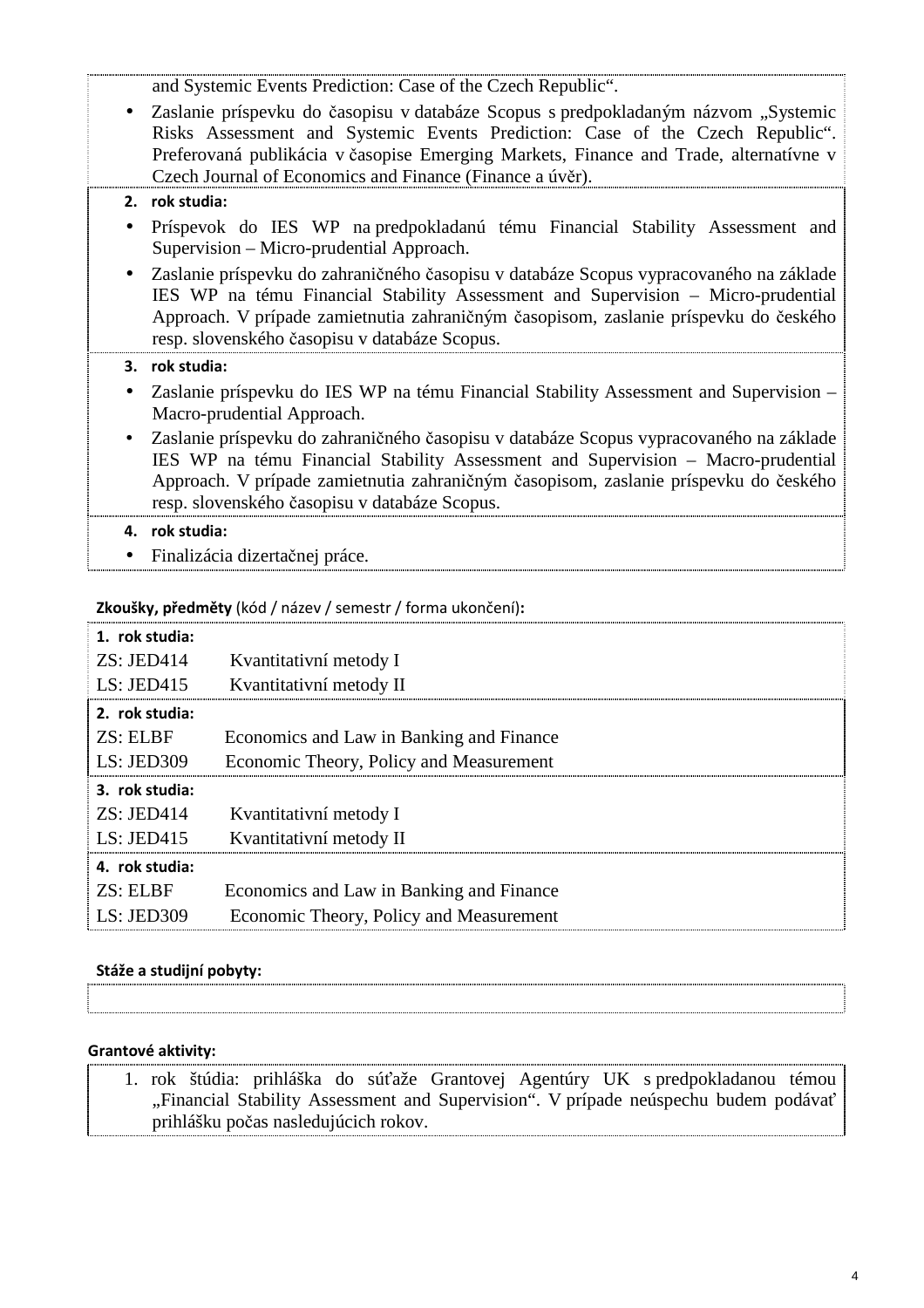#### **Konference:**

Do konca štvrtého ročníku sa aktívne zúčastním aspoň dvoch zahraničných vedeckých konferencií.

#### **Další:**

- Po celú dobu štúdia sa budem podieľať na oponovaní (resp. vedení) bakalárskych a diplomových prác.
- Do 31.5. každého akademického roku odovzdám vyplnený a školiteľom podpísaný formulár "Hodnocení doktoranda" a vyplnený a školiteľom podpísaný formulár "Dodatek k individuálnímu studijnímu plánu" v ktorom spresním priebeh doktorského štúdia v nasledujúcom akademickom roku.
- Navštívim aspoň 50% obhajob dizertačných prác konaných na IES FSV UK.
- Výuka ZS 2013/2014: JEM003 Advanced Microeconomics
- Výuka LS 2013/2014: JEM012 European Economic Policies
- Výuka ZS 2014/2015, 2015/2016, 2016/2017: vedenie jedného semináru
- Výuka LS 2014/2015, 2015/2016, 2016/2017: vedenie jedného semináru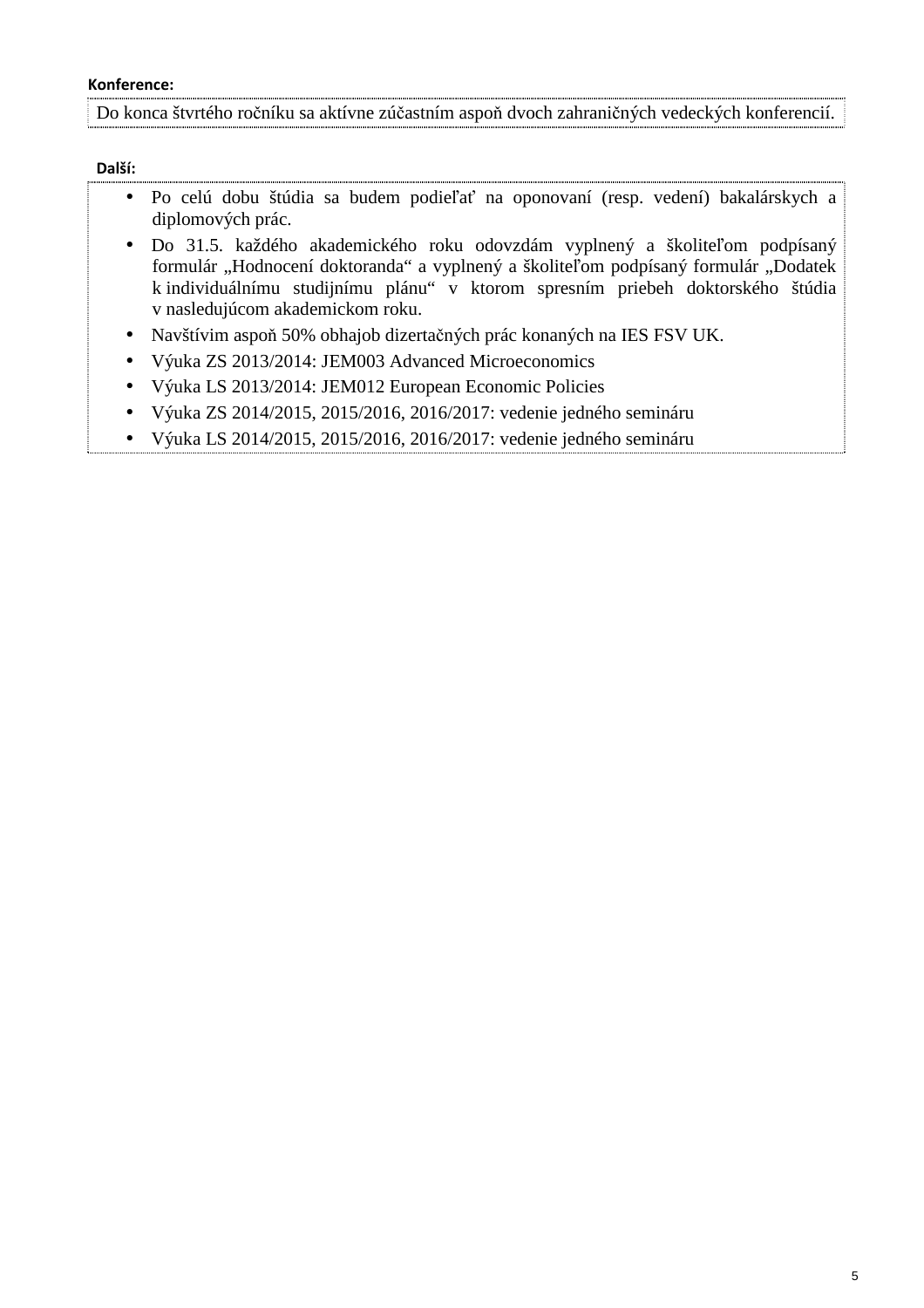## **UPŘESNĚNÍ INDIVIDUÁLNÍHO STUDIJNÍHO PLÁNU PRO 1. ROK STUDIA**

| Postup práce na disertaci:                                                                                                                                                                                                                                                                                                            |
|---------------------------------------------------------------------------------------------------------------------------------------------------------------------------------------------------------------------------------------------------------------------------------------------------------------------------------------|
| Práca na prvom dizertačnom článku s predpokladaným názvom "Systemic Risks Assessment and<br>Systemic Events Prediction: Case of the Czech Republic".                                                                                                                                                                                  |
| Plánované publikace:                                                                                                                                                                                                                                                                                                                  |
| Zaslanie príspevku do IES WP s predpokladaným názvom "Systemic Risks Assessment<br>$\bullet$<br>and Systemic Events Prediction: Case of the Czech Republic".                                                                                                                                                                          |
| Zaslanie príspevku do časopisu v databáze Scopus s predpokladaným názvom "Systemic<br>$\bullet$<br>Risks Assessment and Systemic Events Prediction: Case of the Czech Republic".<br>Preferovaná publikácia v časopise Emerging Markets, Finance and Trade, alternatívne v<br>Czech Journal of Economics and Finance (Finance a úvěr). |
| Zkoušky a předměty:                                                                                                                                                                                                                                                                                                                   |
| ZS: JED414 Kvantitativní metody I                                                                                                                                                                                                                                                                                                     |
| LS: JED415 Kvantitativní metody II                                                                                                                                                                                                                                                                                                    |
| Stáže a studijní pobyty:                                                                                                                                                                                                                                                                                                              |
| Grantové aktivity:<br>Prihláška do súťaže Grantovej Agentúry UK s predpokladanou témou "Financial Stability<br>Assessment and Supervision".                                                                                                                                                                                           |
| Konference:                                                                                                                                                                                                                                                                                                                           |
| Další:                                                                                                                                                                                                                                                                                                                                |
| Oponovanie (resp. vedenie) bakalárskych a diplomových prác.<br>$\bullet$                                                                                                                                                                                                                                                              |
| Do 31.5. každého akademického roku odovzdám vyplnený a školiteľom podpísaný<br>$\bullet$<br>formulár "Hodnocení doktoranda" a vyplnený a školiteľom podpísaný formulár "Dodatek<br>k individuálnímu studijnímu plánu" v ktorom spresním priebeh doktorského štúdia<br>v nasledujúcom akademickom roku.                                |
| Navštívim aspoň 50% obhajob dizertačných prác konaných na IES FSV UK.                                                                                                                                                                                                                                                                 |
| Výuka ZS 2013/2014: JEM003 Advanced Microeconomics                                                                                                                                                                                                                                                                                    |
| Výuka LS 2013/2014: JEM012 European Economic Policies                                                                                                                                                                                                                                                                                 |
| Školitel/ka<br>Doktorand/ka                                                                                                                                                                                                                                                                                                           |
|                                                                                                                                                                                                                                                                                                                                       |
|                                                                                                                                                                                                                                                                                                                                       |
|                                                                                                                                                                                                                                                                                                                                       |
|                                                                                                                                                                                                                                                                                                                                       |
| Datum schválení                                                                                                                                                                                                                                                                                                                       |